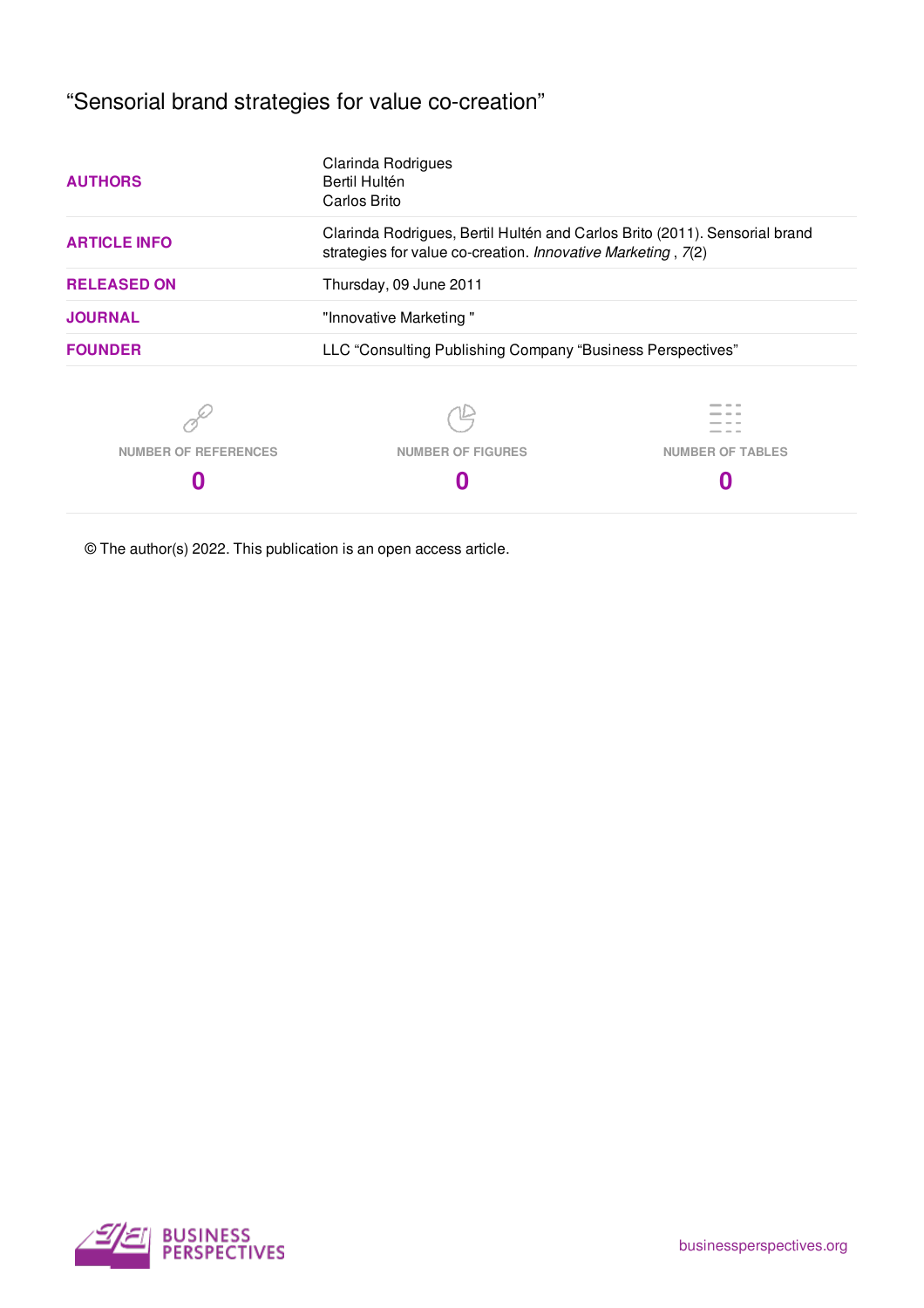# Clarinda Rodrigues (Portugal), Bertil Hultén (Sweden), Carlos Brito (Portugal) Sensorial brand strategies for value co-creation

### **Abstract**

This paper is entirely conceptual in nature and it developed through the context of discovery. The authors present a review of theoretically relevant work from marketing, branding and consumer psychology and demonstrate that in the literature, there is a gap with respect to how consumers perceive, as opposed to actually experience a brand as image through the human senses. The article discusses how to delve deeper into the customers mind and treat them in a more personal manner through differentiating and expressing a brand. Moreover, it discusses the concept of sensorial strategies in contrast to transactional strategies and relational strategies and considers how a sensory marketing model can be regarded as an alternative to conventional marketing models. The authors then define and elaborate the concept of sensorial strategies and propose a strategic sensorial brand approach for differentiating and positioning a brand in the human mind. This paper considers how the concept of sensorial strategies explains why value co-creation should be related to the human senses in a sensory marketing context.

**Keywords:** sensory marketing model, branding, human senses, sensorial strategies.

## **Introduction**

Marketing is reinventing itself as a discipline in contemporary society and drawing on to the conceptual accomplishments of the past in order to create a renewed focus on customers as individuals with human senses and brands as images. As Webster (1988) argues, it becomes necessary to "rediscover marketing to scrape away from the encrustations of strategic marketing" and revert to an "intuitive, creative, flexible, idiographic approach" (Brown, 1999, p. 42) in which "each marketing situation should be treated as unique" (Gummesson, 1987, p. 19) and the individual constitutes the central element of the multi-sensory brand-experience (Hultén et al., 2009).

Since the 1950s, marketing models have been developed to cover the marketing process with respect to consumers, non-profit, goods or services. The transactional marketing (TM) model gained wide acceptance among marketers. It is grounded on microeconomic theory and the behavioral theory of the firm, from an exchange perspective. The model is based on "goods logic", in which the individual is regarded as a consumer with average needs in a mass-market context, in which advertising is a major tool for reaching to the market. The model is built around acquiring customers, short-term exchanges and single transactions between an active seller and a passive buyer.

Despite the apparent supremacy of TM and the marketing mix approach, mainly due to its simplicity, doubts started to be raised from scholars and practitioners working in industrial and service sectors, who advocated that it was too restrictive, overly scientific and based solely on short-term economic transactions. New frames of reference started to appear and with it a paradigm shift in

marketing, that proclaimed for the benefits of relational strategies (Egan, 2008).

The relationship marketing (RM) model is more sophisticated in terms of relationship marketing. It is based on interactions, networks and relationships between active and adaptive sellers and buyers. The model revolves around customer retention, long-term relationships, two-way communication and personal interactions, emphasizing a customer-centric view with relationship handling in the focus of a firm's marketing strategy and tactics.

Despite RM's rise to the highest level of marketing theory, some doubts were raised once again as to whether companies would always (or indeed ever) find it suitable or profitable to develop relational strategies (Egan, 2008), or whether they should rather combine TM and RM approaches at a managerial level, as suggested by Brodie et al. (1997) in the marketing strategy continuum hypothesis.

Hultén (2011) proposes a sensory marketing model that takes its point of departure in the human mind and senses, where mental flows, processes and physiological reactions lay the ground for a multisensory brand-experience (Table 1). His research is in accordance with the marketing strategy continuum hypothesis, since it combines both transactional and relational strategies in facilitating a multisensory brand-experience.

Inspired by service logic, we assume that the value of a brand emerges when interactions occur through the customer's multi-sensory experiences in the value-generating process, creating a symbiosis between individual and brand. This view contrasts with the axiom of traditional marketing, that selfinterest and competition are the drivers of value creation and is in accordance with relationship marketers who believe that it is mutual cooperation that delivers value.

 $\overline{a}$ 

<sup>©</sup> Clarinda Rodrigues, Bertil Hultén, Carlos Brito, 2011.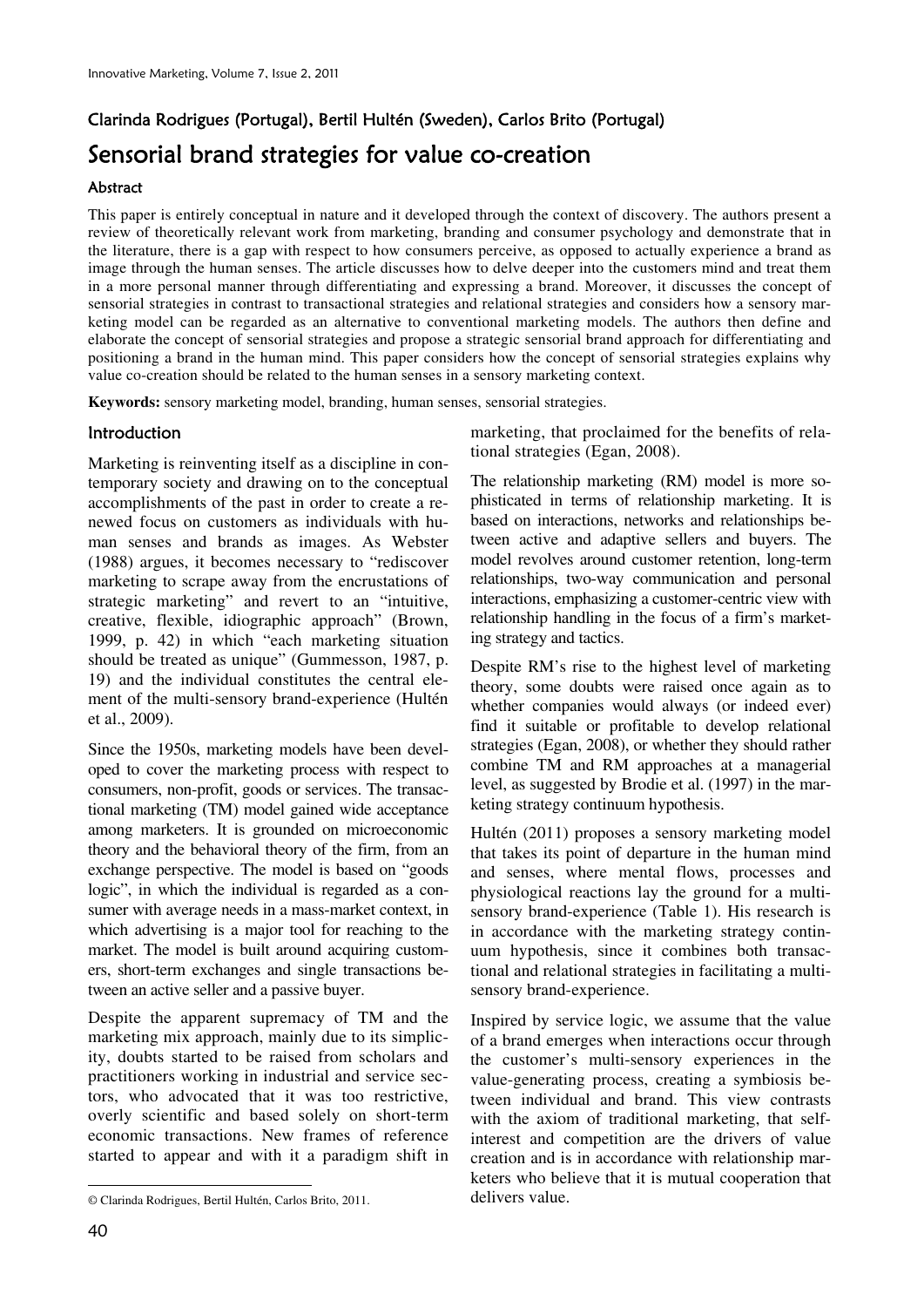|                            | <b>Transaction marketing</b>    | Relationship marketing       | Sensory marketing                  |
|----------------------------|---------------------------------|------------------------------|------------------------------------|
| <b>Marketing</b>           | Goods logic                     | Service logic                | Experiential logic                 |
|                            | Exchange perspective            | Relationship perspective     | <b>Brand perspective</b>           |
|                            | <b>Transaction marketing</b>    | Relationship marketing       | Sensory marketing                  |
| <b>Strategic marketing</b> | Product focus                   | Customer focus               | Multisensory focus                 |
|                            | Customer acquisition            | Customer retention           | Customer treatment                 |
|                            | <b>Transactional strategies</b> | <b>Relational strategies</b> | Sensorial strategies               |
| <b>Tactical marketing</b>  | Persuasion and promotion        | Interaction and interplay    | Dialogue and on-line interactivity |
|                            | One-way communication           | Two-way communication        | Multi-sensory communication        |
|                            | Production technology           | Information technology       | Digital technology                 |

| Table 1. From transaction and relationship to sensory marketing |
|-----------------------------------------------------------------|
|-----------------------------------------------------------------|

Source: Hultén (2011).

In the branding and marketing literature, there is a paucity of knowledge in understanding how individuals involved in purchase and consumption processes perceive and experience a brand as image. We propose that sensory marketing, defined as "marketing that engages the consumer's senses and affects their behavior" (Krishna, 2010, p. 2), is likely to fill this gap and contributes substantially to the development of brand management, as well as marketing management in both theory and practice. We also suggest that by using sensorial strategies based on cognitive, emotional or value-based elements, firms can differentiate brands and products and challenge the individual mind in a highly individualized manner, thus impacting on consumer behavior.

This paper is entirely conceptual and developed through the context of discovery in presenting ideas that may result in scientific progress (Hunt, 2002). It is through the context of justification, operationalization procedures and empirical evidence that the ideas presented do or do not bear fruit. Accordingly, the paper opens up empirical research opportunities for testing and validating the presented ideas empirically.

For this reason, the main objective is to conceptualize and propose a strategic sensorial brand approach for firms on the basis of three issues: (1) branding as a process of value co-creation; (2) the multi-sensory brand-experience concept; and (3) the concept of sensorial strategies. The presented framework discusses the relationships between branding as cocreation and brand as image in relation to the human senses, through the concept of sensorial strategies.

The article is structured as follows. Firstly, we present brands and branding as value co-creation, and the multi-sensory brand-experience in relation to the human senses. Secondly, we discuss the impact of sensory stimuli and cues on consumer behavior in relation to sensorial strategies. Thirdly, we propose a definition of sensorial strategies and suggest a strategic sensorial brand approach. The paper concludes with a discussion of the main contributions and theoretical implications, as well as suggestions for future research.

# 1. Value co-creation of brands

In the field of marketing, a paradigm shift from the traditional goods-dominant logic to the new servicedominant logic (SDL) is taking place (Payne et al., 2009). The existing dominant logic is moving from the exchange of tangible goods to one of intangibles like knowledge, processes and skills (Vargo and Lusch, 2004). The new view is challenging the traditional goods-dominant logic, recognizing its limitations whereby the customer perspective has often been neglected (Smit et al., 2007).

Furthermore, this newer approach emphasizes the customer as a co-creator of value, where the "brand becomes the experience" (Prahalad and Ramasvamy, 2004). The customer perspective is central in a service-dominant logic, in accordance with the need to rethink the traditional view of marketing in favour of a more value-based logic. This involves customer value creation as a way of redefining markets in contrast to traditional conceptualizations (Kim and Mauborgne, 2005).

The point of departure of the service-dominant logic is the fact that service is the common denominator in exchange processes and not some special form of exchange. This view also posits that customer value and customer value creating processes are built upon a supplier's ability to learn and understand how to support the co-creation activities of the customer (Payne et al., 2009). In this regard, a service-dominant logic seems to be more integrative than a goods-dominant logic (Vargo and Morgan, 2005). The idea is that, in terms of co-creation, a customer participates and interacts with a supplier in a number of aspects, ranging from design to consumption. Researchers such as-Grönroos (2000) and Prahalad and Ramasvamy (2001) further claim that the value is embedded in a cocreation process between supplier and customer and the customer is active instead of passive.

Payne et al. (2009, p. 379) claim that "remarkably little attention focuses on the brand" in the new servicedominant logic*.* However, Prahalad and Ramaswamy (2004) suggest an experience-based co-creation per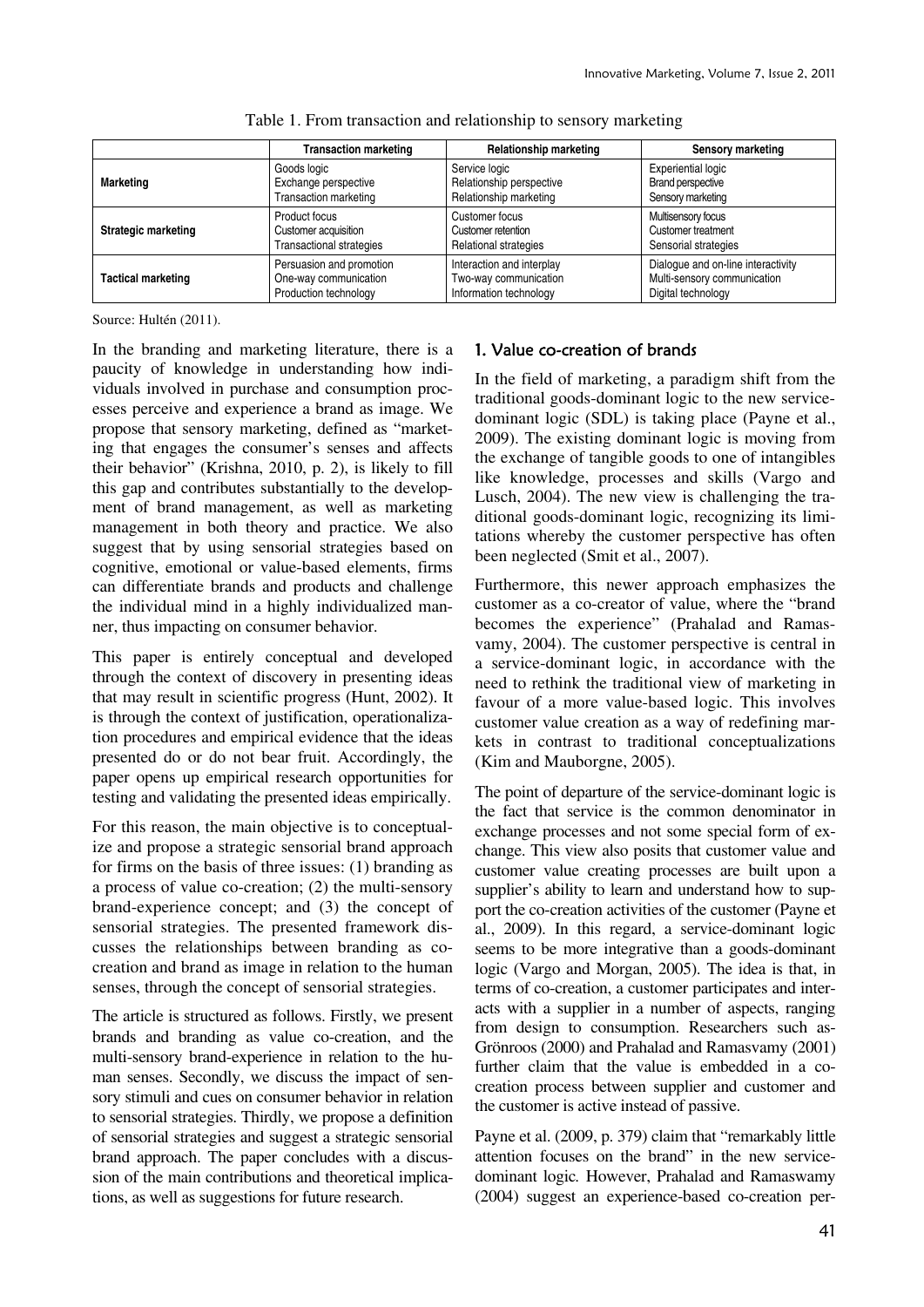spective, in order to emphasize brands and branding in terms of co-creation and personalized experiences. This corresponds to the notion of experiential marketing from Holbrook and Hirschmann (1982) and Schmitt (1999), where contexts, aesthetics, emotions and symbolic aspects of customer and brand experiences are significant (Brakus et al., 2009).

In this paper, it is proposed that a sensory marketing model is grounded in a branding perspective, relating to service-dominant logic, in offering cocreation and personalized brand-experiences. Especially with regard to the focus of service-dominant logic on *intangibility*, i.e., brand as image through brand experiences, *exchange processes*, i.e., brand co-creation and value creation, and *relationships*, i.e., brand relationships in B2C as well as B2B. Altogether, service-dominant logic as a paradigm offers a conceptual, theoretical context incorporating a branding perspective which emphasizes the significance of the human mind and the senses.

Moreover, we propose that sensorial strategies further strengthen customer-brand relationships built upon the mental perceptions of a brand (i.e., brand as image) and its attributes, challenging individuals through brand personality. Even though a sensory encounter with a brand can often be considered as transaction based, we believe that such encounters have important emotional and sensory impacts, enhancing short-term or long-term customer-brand relationships. This point has so far not been recognized in branding and marketing theory. For this reason, we argue that in a sensory marketing model, a branding perspective should be related to servicedominant logic as an all-embracing paradigm.

# 2. Multi-sensory brand-experience as image

It is commonly accepted that brands are partners in a dyadic relationship with consumers and that brand personality influences the relationship consumers establish with brands (Aaker, 1996; Aaker et al., 2004; Aggarwal, 2004; Blackston, 1993; Fournier, 1995; 1998; Nobre et al., 2010). This view highlights the holistic character of the brand and is in accordance with the claimed need for a relational consumption approach (Keller, 2003).

The innovative approach of Fournier (1998) has grounded the concept of consumer-brand relationships in an interpersonal relationship metaphor, by concluding that they are a source of self-efficacy, self-esteem and self-identity. Building on Fournier's study, Aaker et al. (2004) developed a conceptual model to explain consumer-brand relationships, postulating that acts of transgression and brand personality play a prominent role in the relationship strength formation.

Brand personality is based largely on inferences from observations of behaviors that the brand develops as a partner in a relationship with the customer. This relation is dynamic and formed by both physical and psychological elements of the product and the signs of brand identity (Batra et al., 1993; Kapferer, 1994). Moreover, Fournier and Lee (2009) claim the need for a more flexible brand relationship that allows individuals to adopt new roles as lives, ages and values change. The process is based on an equilibrium between consumer personality and brand personality.

Contemporary consumers seek new consumption experiences in their everyday lives and the consumption process has been affected by the constant need for novelty, imagery, emotion and fun (Holbrook and Hirschmann, 1982; Schmitt, 1999). Some scholars (Cova, 1999; Brown, 1999) advocate that individualization as a lifestyle expresses contemporary societal culture and that self-fulfilment is linked to the quality of life and welfare, in terms of changing consumption patterns. In contemporary society, "the meanings of objects are no longer fixed or linked to their functions, but are free-floating as each individual may ascribe the meanings he/she desires to the object" (Cova, 1999, p. 77). It is clear that these cognitive and emotional needs can only be fulfilled if brand personality is built congruently on sensorial strategies that generate unique and unforgettable multi-sensory brand-experiences in a B2B or B2C relationship context.

Each individual perceives and experiences service, both goods and service components, through the senses. It is in the human brain that the sensory information is stored (sensory memory) and an image is created in terms of mental conceptions and imagination (short-term memory) to be further activated by long-term memory. This image is the result of the positive or negative sensory experiences an individual derives from a service that is synonymous with the brand (Grönroos, 2007). Hultén et al. (2009) consider that each individual has a subjective experience, which can be described as "*experience logic*", and that logic is individual and personal based on how individual human senses perceive and interpret the multi-sensory brand-experience.

Furthermore, a sensory marketing model advocates that a firm should treat its customers intimately and personally. In order to generate customer value, firms should create brand experiences and sensory atmospheres, in which emotions can be expressed and memories activated further (Hultén et al., 2009). Multi-sensory brand-experiences should appeal to the human mind and senses, providing a consumption experience directed towards "fantasies, feelings and having fun" (Holbrook and Hirschmann, 1982), with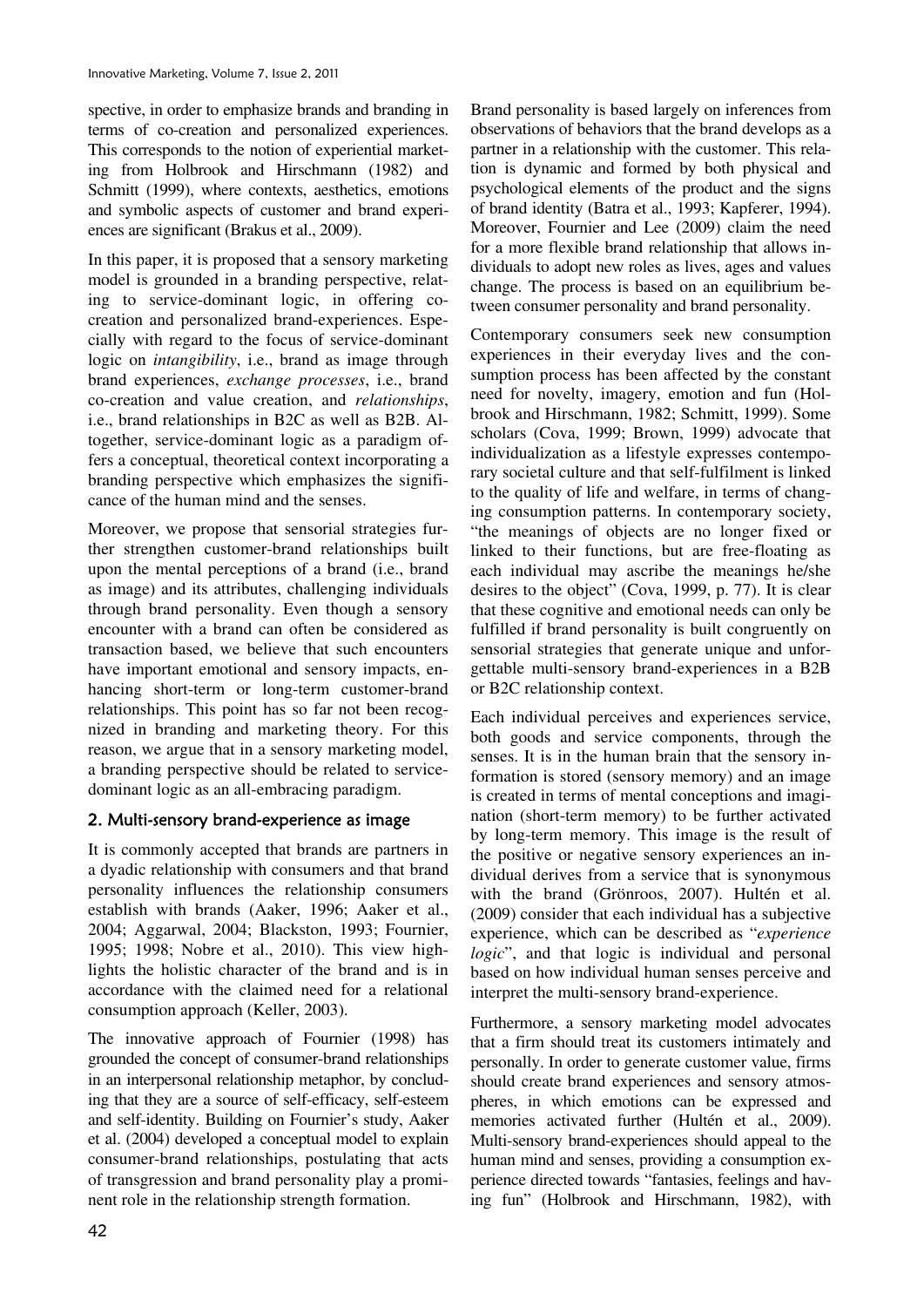products becoming "artefacts around which customers have experiences" (Prahalad and Ramasvamy, 2000).

A basic assumption in a sensory marketing model is that multi-sensory brand-experiences only takes place when interactions occur between individuals and firms, based on a stimulation of the five senses in generating customer value, experiences and brand as image. Deeping and individualizing new sensory experiences of different kinds "can increase the quality of customer treatment, which can lead to stronger brand recognition and brand image in the long term" (Hultén et al., 2009, p. 13). This view is in accordance with Lindstrom (2005), who advocates that the emotional link between the consumer and the brand can be enhanced through a multi-sensorial communication platform.

Moreover, the customer's emotional mood will be enhanced and more intense, because of the appealing level of the brand experience and the number of senses involved in the sensory stimulation. In this regard, a sensory marketing model suggests both a transactional and a relational approach, in order to treat "customers through sensorial strategies to accomplish a supreme sensory experience" (op. cit., p. 14) based on a dyadic relationship between the consumer and the brand in a B2B or B2C brand relationship context.

#### 3. Consumer behavior and sensorial strategies

**3.1. The impact on consumer behavior.** Research on consumer psychology has demonstrated how sensory stimuli and cues are evaluated and guided by our perceptions which are linked to previous experiences. Through the sensory organs, individuals collect information in an active process that is coordinated to form a perceptual pattern which is stored in the memory. It is commonly accepted that our memory consists of three components: sensory memory, short-term memory, and long-term memory. The sensory memory allows us to store information received through the senses for a very brief period of time. Provided the information captures the person's attention – a strange sound, a pleasant smell, a smooth texture, a different colour or a tasty gift  $-$  it will be retained for further processing and transferred to short-term memory and subsequently to long-term memory. A clear grouping of the various pieces of information enhances memory performance and the upcoming sensory stimulus will be strong enough to reactive memories, based on the level of similarity between encoding and retrieval conditions. The different senses can also be used to capture consumers' attention, depending on the relevance of the message, novelty of the stimulus and the consumer's motivation (Jansson-Boyd, 2010).

Academic research on the human senses has also shown that different sensory impressions impact on consumer behavior and perceptions of goods and services. Most of these empirical studies state that senses are linked to memories, emotions and feelings and establish strong physical and psychological interactions with goods and services. Research on the sense of sight indicates a high correlation between for example, the design quality of visual stimuli and financial performance (Hertenstein and Platt, 2001; Wallace, 2001). Advertisements, color, design, lighting, logo, packaging, product design and web-sites are other visual stimuli that make it possible to differentiate products, enhance loyalty, prevent clutter and fend off competition (Hultén et al., 2009).

The sense of smell is regarded as one of the most powerful for creating associations and evoking memories (Aggleton and Waskett, 1999). The perception of olfaction is hedonic and based on an effective evaluation of smells and which impacts on consumer moods and psychological arousal (Ellen and Bone, 1998). Moreover, research has shown that ambient scents have positive effects on both store and product evaluations (Spangenberg et al., 1996) and that pleasant scents can enhance customer shopping behavior in terms of increased expenditures and more money spent in the store (Spangenberg et al, 1996; Morrin and Chebat, 2005). In sensory marketing, scents can be used in strategic marketing to express the brand's identity and strengthen its image, or as a marketing tactic to advertise a product.

Tactile sense research points out the differences in individual motivations to touch, products attributes that support touch, as well as situational factors supporting touch (Peck and Childers, 2010) as drivers of individualized perceptions. By using touch as an individual's preference for having information about a product, a positive affective response might result in more favourable attitudes towards a product (Peck and Wiggins, 2006). Material, surface, temperature, weight, form and steadiness can all contribute positively to the tactile experience of the brand and differentiate it from competitors, thus enhancing loyalty.

Research on the sense of sound has shown that music exerts a positive impact on buying behavior and store atmosphere (Areni and Kim; 1993; Donovan and Rossiter, 1982; Morrison, 2002) by creating associations and evoking memories. Several empirical studies reveal positive correlations between music and the time spent shopping (Milliman, 1982; Kellaris et al., 1992; Morrison, 2002), recognizing its evocative power as a means of differentiating a firm and impacting on consumer moods and buying behavior. Different kinds of sensory expressions (jingles, voices, music, atmosphere theme and advertency,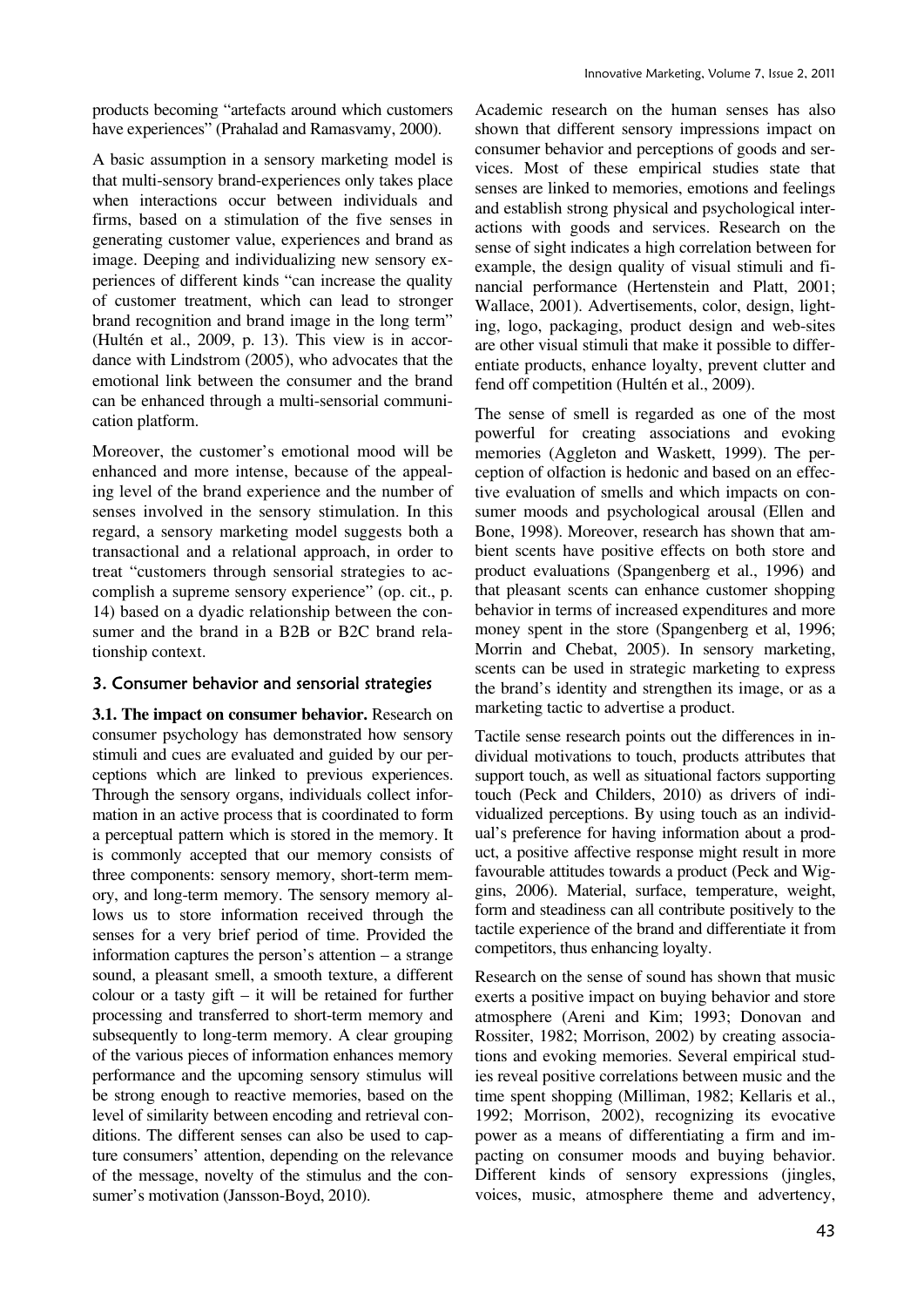sound brand and signature sound) can all facilitate a sound experience and can be applied consistently throughout a firm's sensory marketing, so as to achieve differentiation (Hultén et al., 2009).

The sense of taste is considered one of the most distinctly emotional, due to its capacity to facilitate social exchanges among people, its inner connections to other senses and high degree of interaction between firms and customers at a personal level. Research shows that a taste experience persuades customers to stay longer in a shop, which in turn leads to higher consumption. Firms can apply tastes to flavour a brand and give it new hedonic dimensions expressed by multiple sense expressions (Hultén et al., 2009).

Hence, we propose that sensorial strategies can impact on consumer behavior in a completely different way to TM and RM, depending on how senses are related to one another in the specific context and how the sensory intensity level is managed, so as to achieve the multi-sensory brandexperience.

**3.2. Sensorial strategies in relation to the human mind and senses.** Research has shown that the consumer has become a "*sense producer*" (Filser, 2002), feeling both positive and negative experiences through purchasing and consumption processes. The consumer no longer relates only to utilitarian and cognitive values, but also to the symbolic, hedonic, and aesthetic values of consumption. In this sense, we propose that sensorial strategies are directed towards emotional and cognitive responses, aiming at creating sustainable and congruent brands in a sensory marketing context.

A sensory marketing model "offers a firm the opportunity to differentiate and express a brand through sensorial strategies, based on cognitive, emotional or value-based elements in relation to the human mind and senses" (Hultén, 2011, p. 4). His research explains why firms focus on the human mind and senses, suggesting that firms should apply sensorial strategies on a long-term basis. This process is expressed through sensors, sensations and sensory expressions, both related to and independent of each other, leaving individual and personal imprints of a good or service, thus distinguishing a brand effectively from competing ones.

However, it should be noted that, the current marketing and branding literature, offers no clear and generally accepted definition of sensorial strategies. Hultén (2011, p. 16) advocates that a strategy can be defined as sensorial "when it appeals to a certain sense or senses in the customer's mind."

We propose that a sensorial strategy can be defined as an emotional and cognitive strategic approach developed by a firm or a brand in order to establish, maintain and enhance multiple and profitable relationships. This approach follows a service logic that delivers congruent customer value and brand image with respect to a certain human sense or senses in the customer's mind.

A relational strategy has often been presented in opposition to a transactional strategy (Christopher et al., 1991) and these two approaches are considered opposing sides of the continuum of all possible marketing strategies (Slater and Olson, 2000). In this paper, we regard sensorial strategies as including both transactional and relational considerations, so as to convey the desired brand value to the customer.

Therefore, we propose that developing a sensorial strategy of a brand consists of positioning the brand as image and establishing durable and profitable relationships with individuals, based on the human mind and senses, and that this is at the heart of the strategic process of the firm. The interaction established between the brand and its customers can be either relational or transactional, but it should always incorporate sensory interactions in delivering a multi-sensory brand-experience in relation to the human mind and senses.

# 4. A strategic sensorial brand approach

In the prevailing society, which is characterized by information overload, a lack of time and a aestheticization of everyday life, we believe that it is no longer possible for firms to support brand strategies exclusively through transactional marketing (TM) or relational marketing (RM) as before. Instead, we propose that sensorial strategies, based on the sensory marketing model (SM), should be seen as a strategic branding approach to creating brand awareness and establishing a sustainable brand image in the long run.

As previously stated, Hultén (2011) suggests that in a sensory marketing model, sensorial strategies are expressed by sensors, sensations and sensory expressions. In this paper, we propose that such strategies use sensors as multi-directional communicative means for determining the sensorial strategies, since it is possible to gather information about the human mind and senses through technological devices, observation methods, employees and direct interaction with customers. From this interactive process between firms and individuals, sensory expressions should be selected, in order to create cues or stimuli that express brand personality. By using sensors and sensory expressions in an integrated manner firms should create sensations based on an interactive multi-sensory communication platform, neither transactional nor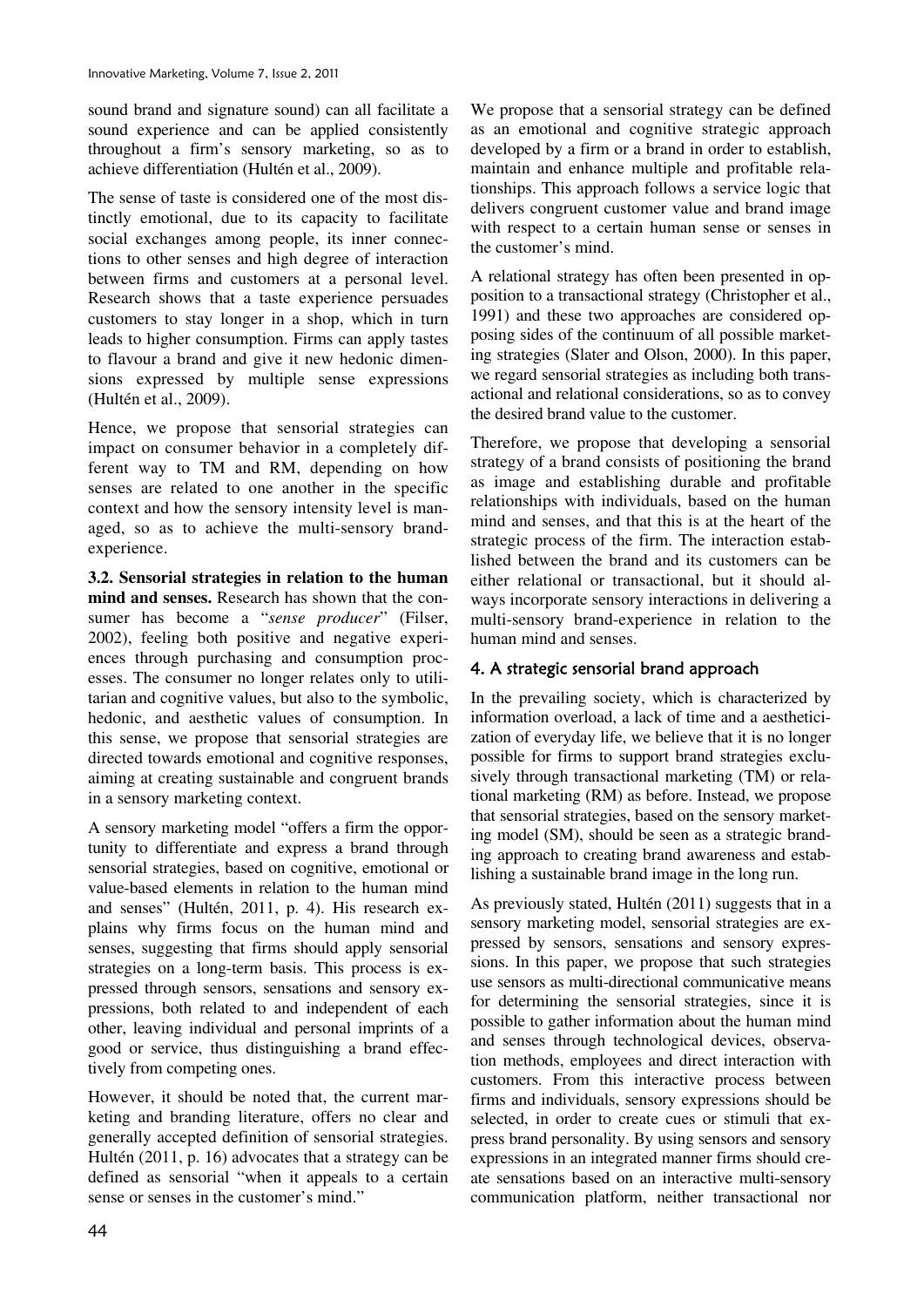relational, that will impact on customers' emotional state and mood in facilitating the multi-sensory brand-experience.

Moreover, we claim that from a tactical perspective sensorial strategies for sight, sound, smell, taste and touch can be applied to products, communication, events and places, either individually or combined, and all tactic actions should be conducted according to a sensorial strategic marketing plan. In this regard, Hultén (2011) proposes dialogue and on-line interaction, multi-sensory communication and digital technology as means of reaching the customer's mind in developing and implementing sensorial strategies.

We have generally observed that more and more firms are building emotional linkages to their brands in addition to rational ones in attracting the human senses, according to the work of such practitioners as Gobé (2001) and Lindstrom (2005). Based on anecdotal evidence, we claim that companies like Starbucks, Apple and Absolut Vodka illustrate how it is possible to apply sensorial strategies in order to enhance the customer's multi-sensory brand-experiences in a sensory marketing context.

As early as the 1980s, Starbucks developed sensorial strategies for creating and developing an instore customer experience through multiple sensory expressions related to the smell of coffee, the relaxing sound of music, the pleasant and restful interiors, the shapes of the armchairs and the taste of the freshly ground coffee served to customers. All of these sensory expressions create a multi-sensory atmosphere and customers perceive sensations that impact on their emotional state and mood. Differentiation at an individual basis is created to provide the multi-sensory brand-experience within a branding perspective following a service-dominant logic.

Apple is yet another example of a symbiosis between a brand and its customers in terms of sensorial strategies for sight, sound and touch. All of its products are sensory and designed to create tactile sensations by touching the screens, shapes and materials. All Apple's products reach the customer's mind at a deep level, combining utilitarian functionalities with fantasies, feelings and fun towards a holistic consumption experience, which constantly renews itself in the form of multiple transactions.

Absolut Vodka is another brand that interacts with its customers, using sensorial strategies based on sight, touch and taste, applied to the unique shape of its bottle and its innovative forms of communication and events, inspired by art and other cultural expressions. Add to this the Absolut Vodka bars, where sensory expressions are combined in a creative and congruent manner. As a brand, Absolut Vodka combines transactional strategies based on its product characteristics, and on relational strategies through adding new emotional dimensions to a tribalized consumption that derives from the product's ability to link individuals a unique multi-sensory brand-experience in a sensory marketing context.

Following this anecdotal evidence, we argue that all of these brands have been able to increase the quality of customer treatment and enhance brand recognition and brand image by developing a strategic sensorial branding approach. By doing so, these brands establish durable and profitable relationships with individuals, based on the brand as image, as the heart of the strategic process of the firm. This interaction is neither transactional nor relational, but sensorial, in relation to the human mind and senses, and built on a dyadic relationship between the brand and the individual.

#### Conclusions, theoretical implications and future research

Researchers such as Krishna (2010), Brakus et al. (2009) and Lindstrom (2005) all emphasize the need for new conceptual thinking relating to brands, experiences and human senses. Our starting point has been to conceptualize a branding perspective within a sensory marketing model, in contrast to transaction marketing (TM) and relationship marketing (RM), as a theoretical dilemma. The analysis enhances our understanding of the factors that impact on customer brand experiences of goods and services, as well as how sensory cues and stimuli impact on consumer behavior through the human senses. The conceptual framework we have developed offers a different conceptual approach to how companies should view the strategic branding process in general and with respect to developing sensorial strategies in particular.

This paper draws attention to the relationship between value co-creation through brands, sensorial strategies and human senses, as an important contextual issue for branding and marketing theory. The significance of the human senses relating to seeing, hearing, smelling, touching and tasting, where individuals perceive and experience goods and services as brand as image raises the issue of how companies can create and deliver meaningful and powerful personalized experiences.

To conclude, we have demonstrated that sensorial strategies as a strategic brand approach for firms, should benefit from involving the individual's human senses, thus impacting on consumer behavior in purchase and consumption processes. In this regard, a sensory marketing model emphasizes a branding perspective, based upon sensors, sensations and sensory expressions as means of enhancing customer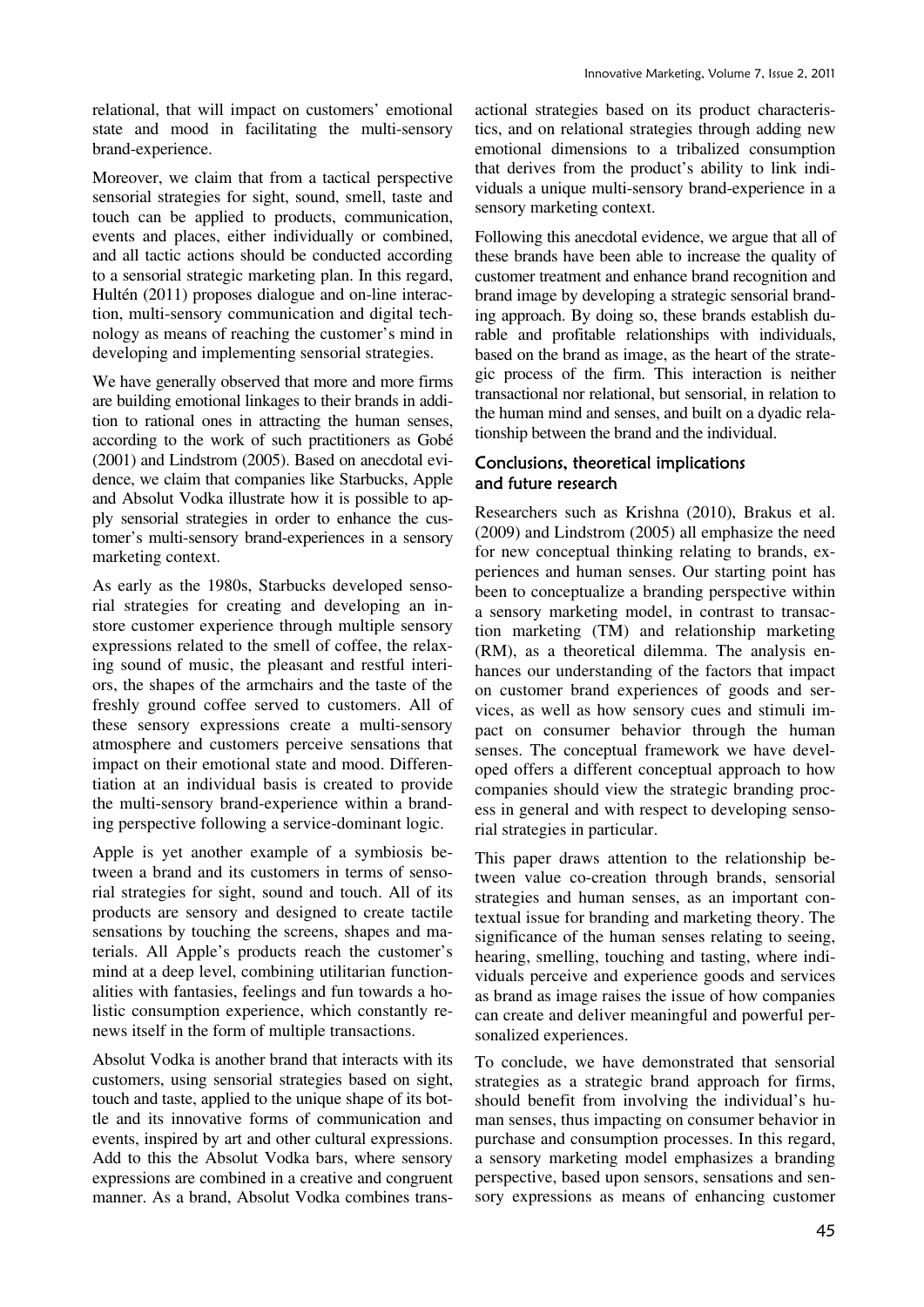value and brand as image. We deduce that a dynamic, strategic sensorial brand approach should be seen as a practical means of solving the theoretical dilemma in relation to TM and RM.

This approach extends existing branding theory and marketing theory, so as to consider the deliberate involvement of the human senses to construct an image of a brand, based on individual perceptions and experiences in purchase and consumption processes. It is not only a question of a shift in the logic of transactions or relationships for firms, but also of constructing a system with respect to the individual as a customer, based upon sensory cues, stimuli and experiences. Accordingly, we have identified a dilemma in contemporary marketing models and thus proposed the development of the multi-sensory brand-experience in a sensory marketing context and model.

One outcome of this conceptual paper is the recognition of the need for further empirical research to validate the conceptual framework that we have proposed. This provides a starting point for a more substantial research agenda that could be based on following questions: (1) How do companies create and deliver multi-sensory brand-experiences? (2) How are customers influenced by sensorial strategies in purchase and consumption processes? and (3) What sensory cues and stimuli for seeing, hearing, smelling, touching and tasting impact significantly on how consumers perceive and experience different brands? The concepts we have derived from the literature should also be explored and investigated directly with businesses and customers, in order to produce a measurable framework or metric for a successful implementation of strategic sensorial branding.

#### References

- 1. Aaker, D.A. (1996). *Building Strong Brands*, Free Press, New York.
- 2. Aaker, J., Fournier, S. and Brasel, S.A. (2004). When Good Brands Do Bad, *Journal of Consumer Research*, 31 (1), pp. 1-16.
- 3. Aggarwal, P. (2004). The effects of Brand Relationship Norms on Consumer Attitudes and Behavior, *Journal of Consumer Research*, 31 (1), pp. 87-101.
- 4. Aggleton, J.P. and Waskett, L. (1999). The ability of odours to serve as state-dependent cues for real-world memories: can Viking smells aid the recall of Viking experiences? *The British Journal of Psychology*, 90 (1), pp. 1-7.
- 5. Areni, C. and Kim, D. (1993). The Influence of Background Music on Shopping Behaviour, Classical Versus Top-Forty Music in a Wine Store, *Advances in Consumer Research*, 20, pp. 336-340.
- 6. Batra, R., Lechmann, D.R, Singh, D. (1993). The brand personality component of brand goodwill: some antecedents and consequences, In Aaker, D. and Biel, A. (Ed), *Brand Equity and Advertising: Advertising's Role in Building Strong Brands*. Hilsdale, NJ: Lawrence Erlbaum Associates, pp. 125-141.
- 7. Blackston, M. (1993). Beyond Brand Personality: Building Brand Relationships, In Aaker, D. and Biel, A. (Eds), *Brand Equity and Advertising's Role in Building Strong Brands*, Lawrence Erlbaum, Hilsdale, New Jersey, pp. 113-124.
- 8. Brakus, J., Schmitt, B. and Zarantonello, L. (2009). "Brand Experience: What Is It? How Is It Measured? Does It Affect Loyalty?", *Journal of Marketing*, 73, May, pp. 52-68.
- 9. Brodie, R.J., Coviello, N.E., Brookes, R.W. and Little, V. (1997). Towards a paradigm shift in marketing: an examination of current marketing practices, *Journal of Marketing Management*, 13 (5), July, pp. 383-406.
- 10. Brown, S. (1999). Postmodernism: The End of Marketing? In Brownlie, D., Saren, M., Wesley, R. and Whittington, R. (Ed.), *Rethinking Marketing: Towards Critical Marketing Accountings*, Sage Publications Ltd, pp. 27-57.
- 11. Cova, B. (1999). From Marketing to Societing: When the Link is More Important than the Thing, In Brownlie, D., Saren, M., Wesley, R. and Whittington, R. (Ed.), *Rethinking Marketing: Towards Critical Marketing Accountings*, Sage Publications Ltd, pp. 64-83.
- 12. Christopher, M., Payne, A. and Ballantyne, D. (1991). *Relationship Marketing*, Butterworth Heinemann, London.
- 13. Donovan, R. and Rossiter, J. (1982). Store Atmosphere: An Environmental Psychology Approach, *Journal of Retailing*, 58 (1), Spring, pp. 35-57.
- 14. Egan, J. (2008). *Relationship Marketing: Exploring relational strategies in marketing*, Prentice Hall: Financial Times.
- 15. Ellen, P. and Bone, P. (1998). Does it matter if it smells? Olfactory stimulus as advertising executional cues, *Journal of Advertising*, 27 (4), pp. 29-39.
- 16. Filser, M. (2002). Le marketing de la production d'experience: status thérorique et implications managériale, *Décisions Marketing*, 28, pp. 13-22.
- 17. Fournier, S. (1995). Towards the Development of Relationship Theory at the Level of the Product and Brand, In Kardes, F.R. and Sujan, M., (Ed) *Advances in Consumer Research*, Association for Consumer Research, Provo, 22, pp. 661-662.
- 18. Fournier, S. (1998). Consumers and their Brands: Developing Relationship Theory in Consumer Research, *Journal of Consumer Research*, 24 (4), pp. 343-373.
- 19. Fournier, S. and Lee, L. (2009). Getting Brand Communities Right, *Harvard Business Review*, pp. 105-111.
- 20. Gobé, M. (2001). *Emotional Branding the New Paradigm for Connecting Brands to People*, New York: Allworth Press.
- 21. Grönroos, C. (2000). *Service Management and Marketing a Customer Relationship Management Approach*, Chichester: John Wiley & Sons.